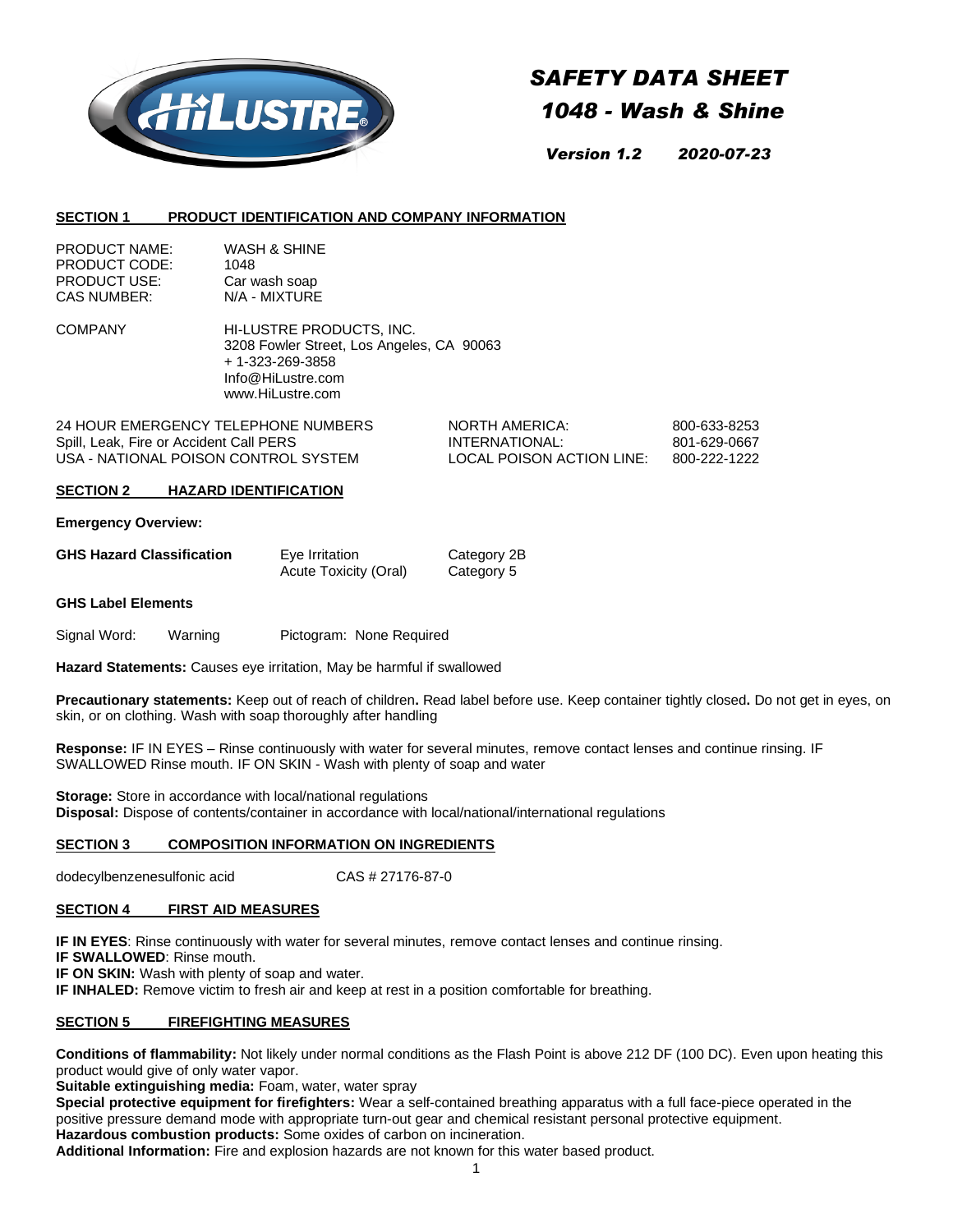# **SECTION 6 ACCIDENTAL RELEASE MEASURES**

**Personal precautions:** Use personal protective equipment. Avoid breathing vapors, mist or gas. Ensure adequate ventilation. Remove all sources of ignition.

**Environmental precautions:** Prevent further leakage or spillage if safe to do so. Do not let product enter drains.

**Methods and materials for containment and cleaning up;** SMALL SPILLS: Absorb with suitable absorbent material, place in chemical waste container, close tightly and dispose of properly. LARGE SPILLS: Persons not wearing protective equipment should be excluded from area of spill until cleanup has been completed. Stop spill at source, dike area of spill to prevent spreading, pump liquid into salvage tank. Prevent run-off to sewers, streams or other bodies of water. If run-off occurs, notify proper authorities as required. Absorb remaining liquid with suitable absorbent material and place in chemical waste container, close tightly and dispose of properly.

# **SECTION 7 HANDLING AND STORAGE**

**Precautions for safe handling:** Avoid contact with skin and eyes. Avoid inhalation of vapor or mist. Use in a well-ventilated area and wear protective equipment as required. Avoid misting, heating or splashing. Wash thoroughly after handling.

**Storage:** Store in closed containers in a cool, dry, well-ventilated area. Protect containers from physical damage.

**Special Precautions:** Empty containers retain product residues and may be hazardous. Observe all hazard precautions. Keep empty containers closed and do not use to mix or store any other materials.

#### **SECTION 8 EXPOUSRE CONTROLS/PERSONAL PROTECTION**

#### **Components with workplace control parameters:** None

Prolonged contact with skin causes irritation

#### **Personal protective equipment**

**Respiratory protection:** Not normally required for use in well ventilated areas **Hand protection:** Handle with alkali resistant gloves. **Eye protection:** Use Chemical splash goggles for eye protection such as NIOSH (US) or EN 166 (EU). **Skin protection:** Work apron or protective clothing with long sleeves to prevent skin contact. **Hygiene measures:** Handle in accordance with good industrial hygiene. Wash hands before breaks and at the end of the workday.

#### **SECTION 9 PHYSICAL AND CHEMICAL PROPERTIES**

| <b>Properties</b> | Appearance<br>pН<br><b>Boiling Point</b><br>Solubility in Water<br>Vapor Pressure | Clear red viscous liquid<br>6.5 to 7.5<br>Approximately 212 deg F<br>Soluble<br>Not Determined (Water based) |                     |
|-------------------|-----------------------------------------------------------------------------------|--------------------------------------------------------------------------------------------------------------|---------------------|
|                   | VOC<br>Vapor Density<br><b>Specific Gravity</b><br><b>Evaporation Rate</b>        | < 1<br>1.00 to 1.01<br>Approximately 0.4                                                                     | (Butyl Acetate = 1) |

#### **SECTION 10 STABILITY AND REACTIVITY**

**Chemical Stability:** Stable under recommended storage and usage conditions **Possibility of hazardous reactions:** There are is a very low possibility of hazardous reactions wit this product **Conditions to avoid:** Heat **Materials to avoid:** Strong acids – strong acids are not compatible with this product. **Hazardous Decomposition Products:** Some oxides of carbon on incineration. **Hazardous Polymerization:** This product does not polymerize.

#### **SECTION 11 TOXICOLOGICAL INFORMATION**

**Acute Toxicity Component:** Dodecylbenzenesulfonic acid, CAS # 27176-87-0 1260 mg/kg ( Rat)

- **Carcinogenicity Data** IARC No component of this product present at levels greater than or equal to 0.1% is identified as a known or anticipated by IARC
	- NTP No component of this product present at levels greater than or equal to 0.1% is identified as a known or anticipated by NTP
	- OSHA No component of this product present at levels greater than or equal to 0.1% is identified as a known or anticipated by OSHA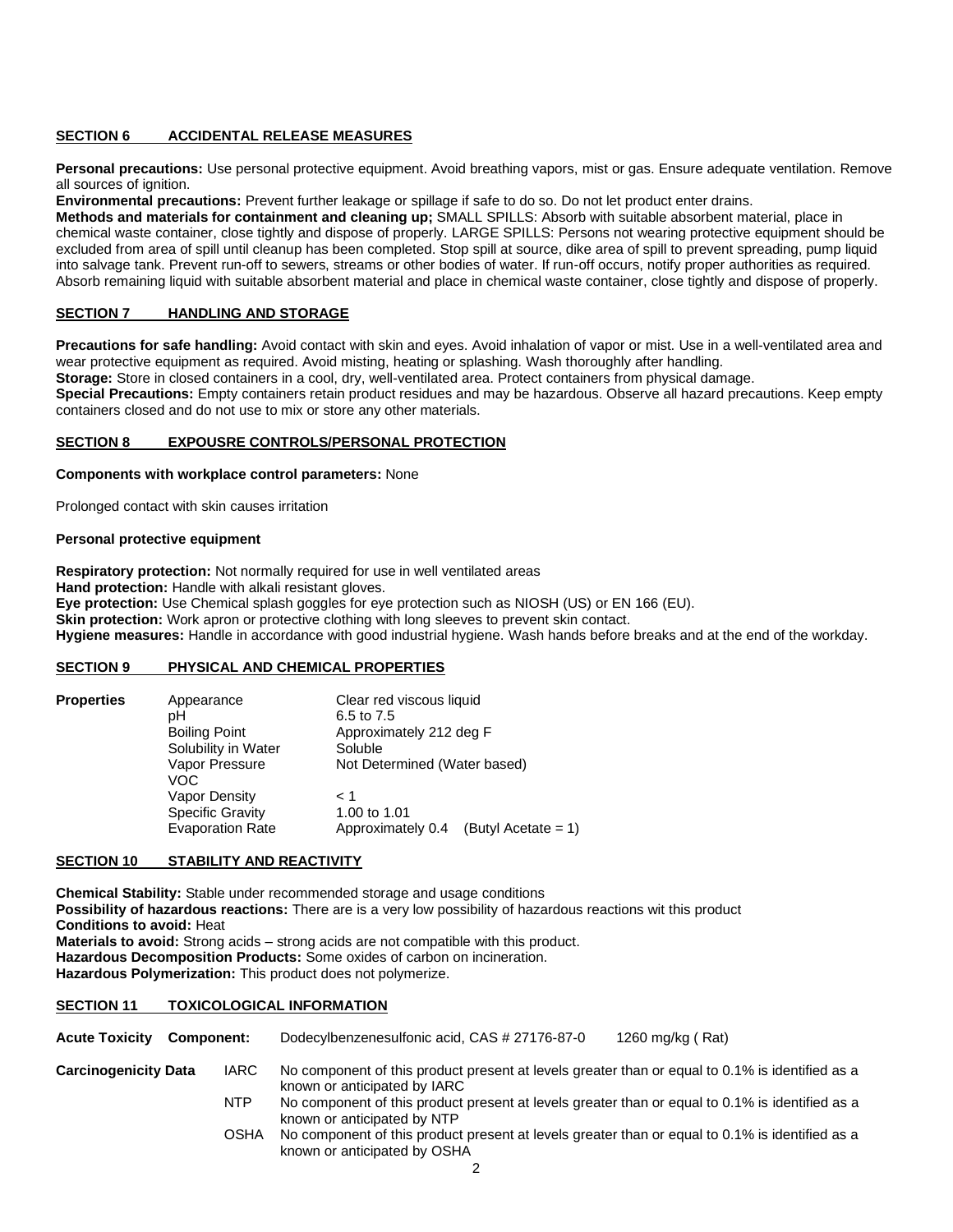| <b>Reproductive Data:</b>                     | No data available |
|-----------------------------------------------|-------------------|
| Teratogenicity:                               | No data available |
| <b>Specific Target Organ Toxicity (STOT):</b> | No data available |
|                                               |                   |

**Potential Health effects**

No data is available for the product as a whole

# **SECTION 12 ECOLOGICAL INFORMATION**

**Toxicity:** No data is available for the product as a whole

**Component:** Dodecylbenzenesulfonic acid, CAS # 27176-87-0 Freshwater Algae 29 mg/L EC50 = 96 h Freshwater Fish 3.5 - 10 mg/L LC50 96 h and 10.8 mg/L LC50 96 h Water Flea 5.88 mg/L  $EC50 = 48$  h

| Persistence and degradability:  | No data available |
|---------------------------------|-------------------|
| Bio-accumulative potential:     | No data available |
| <b>Mobility in soil:</b>        | No data available |
| <b>PBT and vPVB assessment:</b> | No data available |
| Other adverse effects:          | No data available |

# **SECTION 13 DISPOSAL CONSIDERATIONS**

Dispose of in accordance with all applicable local, state and federal regulations.

#### **SECTION 14 TRANSPORTATION INFORMATION**

| DOT (US):                           | This is not a regulated material |
|-------------------------------------|----------------------------------|
| IATA and ICAO (Air Transportation): | This is not a regulated material |
| <b>IMDG (Water Transportation):</b> | This is not a regulated material |

# **SECTION 15 REGULATORY INFORMATION**

**OSHA Hazards:** Harmful by ingestion, Harmful by skin absorption, Irritant

**US TSCA:** All ingredients listed

**CANADA:** Inventory Status – All ingredients listed

**SARA 302 For Components:** No chemical in this material are subject to reporting requirements of SARA Title III, Section 302 **SARA 313 For Components:** This material does not contain any chemical components with CAS numbers that exceed the threshold **SARA 311/312 Hazards**: No SARA hazards **California Prop. 65:** This product does not contain any chemicals known to the State of California to cause cancer, birth defects

|                       | or any other reproductive harm.                                          |
|-----------------------|--------------------------------------------------------------------------|
| <b>HMIS RATING:</b>   | Health = 1 Flammability = 0 Reactivity = 0 Personal Protection =         |
| <b>HMIS STANDARD:</b> | $0 =$ Insignificant $1 =$ Slight $2 =$ Moderate $3 =$ High $4 =$ Extreme |

#### **California SB 258**

**Ingredients:**

| water                                  | 7732-18-5      |
|----------------------------------------|----------------|
| sodium alpha olefin sulfonate          | 68439-57-6     |
| soap                                   | N/A            |
| amides, coco, n,n-bis(2-hydroxypropyl) | 149497-02-9    |
| alcohols, c10-c14, ethoxylated         | 66455-15-0     |
| 2-propanol, 1,1'-iminobis-             | 110-97-4       |
| 1,2,3-propanetriol                     | $56 - 81 - 5$  |
| benzaldehyde                           | 100-52-7       |
| sodium sulfate                         | 7757-82-6      |
| sodium chloride                        | 7647-14-5      |
| magnesium nitrate                      | 10377-60-3     |
| acid red 1                             | 3734-67-6      |
| benzyl acetate                         | $140 - 11 - 4$ |
| ethyl vanillin                         | 121-32-4       |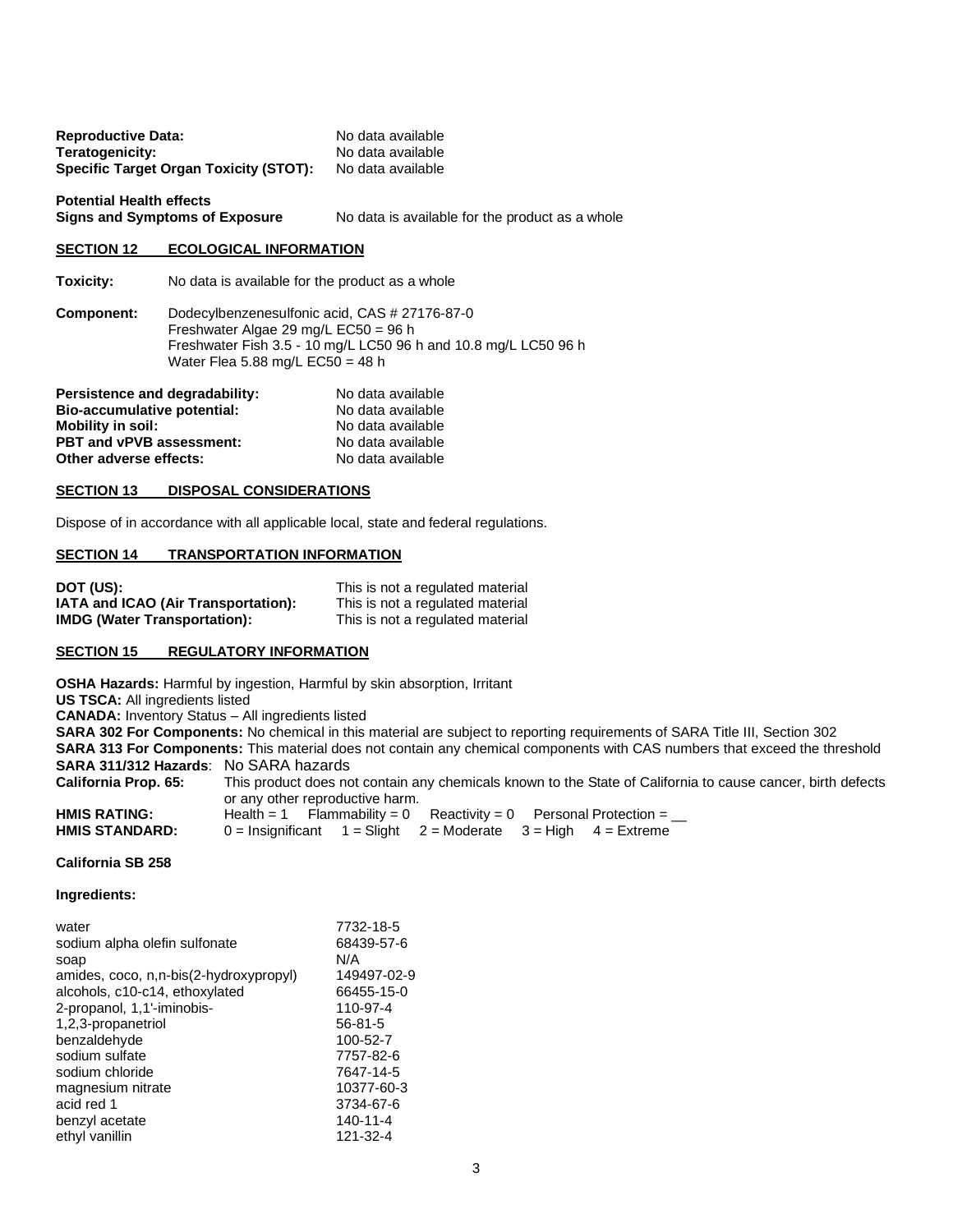| para tolyl aldehyde                    | 104-87-0      |
|----------------------------------------|---------------|
| amyl acetate                           | 628-63-7      |
| ethyl butyrate                         | 105-54-4      |
| coumarin                               | $91 - 64 - 5$ |
| heliotropine                           | 120-57-0      |
| aldehyde c-16                          | 77-83-8       |
| berryflor                              | 104986-28-9   |
| ethyl acetate                          | 141-78-6      |
| cinnamic aldehyde                      | 104-55-2      |
| eugenol                                | $97 - 53 - 0$ |
| damascone beta                         | 23726-91-2    |
| damascone alpha                        | 24720-09-0    |
| 5-chloro-2-methyl-4-isothiazolin-3-one | 26172-55-4    |
| magnesium chloride                     | 7786-30-3     |
| 2-methyl-4-isothiazolin-3-one          | 2682-20-4     |
|                                        |               |

**California SB 258: References (Links to designated lists) (refer t[o www.hilustre.com/sds](http://www.hilustre.com/sds) for electronic links)**

#### **CA Prop 65**

<https://oehha.ca.gov/proposition-65/proposition-65-list> **EU CMRs** [https://echa.europa.eu/documents/10162/13562/cmr\\_report\\_en.pdf](https://echa.europa.eu/documents/10162/13562/cmr_report_en.pdf) **EU Endocrine Disruptors** <https://echa.europa.eu/candidate-list-table> **IRIS Neurotoxicants** (**EPA**'s **Integrated Risk Information System)** [https://cfpub.epa.gov/ncea/iris/search/index.cfm?sys\\_joint=11](https://cfpub.epa.gov/ncea/iris/search/index.cfm?sys_joint=11) **IRIS Carcinogens** (**EPA**'s **Integrated Risk Information System)** [https://cfpub.epa.gov/ncea/iris/search/index.cfm?sys\\_joint=11](https://cfpub.epa.gov/ncea/iris/search/index.cfm?sys_joint=11) **EU PBTs** <https://echa.europa.eu/candidate-list-table> **Canada PBTs** [https://www.canada.ca/en/environment-climate-change/services/canadian-environmental-protection-act-registry/substances](https://www.canada.ca/en/environment-climate-change/services/canadian-environmental-protection-act-registry/substances-list/domestic/categorization-existing.html)[list/domestic/categorization-existing.html](https://www.canada.ca/en/environment-climate-change/services/canadian-environmental-protection-act-registry/substances-list/domestic/categorization-existing.html) **EU Respiratory Sensitizers** <https://echa.europa.eu/information-on-chemicals/> **IARC Carcinogens** <https://monographs.iarc.fr/agents-classified-by-the-iarc/> **ATSDR (Agency for Toxic Substances and Disease Registry Substances Listing)** <https://www.atsdr.cdc.gov/substances/toxorganlisting.asp?sysid=18> **US EPA Priority Chemicals List** <https://archive.epa.gov/epawaste/hazard/wastemin/web/html/priority.html> **US NTP Reproductive or Developmental Toxicants** <https://ntp.niehs.nih.gov/pubhealth/hat/noms/evals.html> **US EPA PBTs** <https://www.epa.gov/toxics-release-inventory-tri-program/persistent-bioaccumulative-toxic-pbt-chemicals-covered-tri> **WA PBTs (Washington State PBT List)** <https://app.leg.wa.gov/wac/default.aspx?cite=173-333-310> **US NTP Carcinogens** <https://ntp.niehs.nih.gov/pubhealth/roc/index.html> **CA NLs (Drinking Water Notification Levels and Response Levels)** [https://www.waterboards.ca.gov/drinking\\_water/certlic/drinkingwater/documents/notificationlevels/notification\\_levels\\_response\\_levels\\_o](https://www.waterboards.ca.gov/drinking_water/certlic/drinkingwater/documents/notificationlevels/notification_levels_response_levels_overview.pdf) [verview.pdf](https://www.waterboards.ca.gov/drinking_water/certlic/drinkingwater/documents/notificationlevels/notification_levels_response_levels_overview.pdf) **CA MCLs (Maximum Contaminant Levels)** [https://www.waterboards.ca.gov/drinking\\_water/certlic/drinkingwater/Chemicalcontaminants.html](https://www.waterboards.ca.gov/drinking_water/certlic/drinkingwater/Chemicalcontaminants.html) **CA TACs (Toxic Air Contaminant Toxic Air Contaminant Identification and Control List)** <https://ww3.arb.ca.gov/toxics/id/taclist.htm> **CA Priority Pollutants** <https://www.govinfo.gov/content/pkg/CFR-2010-title40-vol21/pdf/CFR-2010-title40-vol21-sec131-38.pdf> **CA Non-Cancer Hazards** <https://oehha.ca.gov/air/general-info/oehha-acute-8-hour-and-chronic-reference-exposure-level-rel-summary> **CA Priority Chemicals** <https://biomonitoring.ca.gov/chemicals/priority-chemicals> **Marine Priority Action Chemicals**  <https://www.ospar.org/work-areas/hasec/chemicals/priority-action>